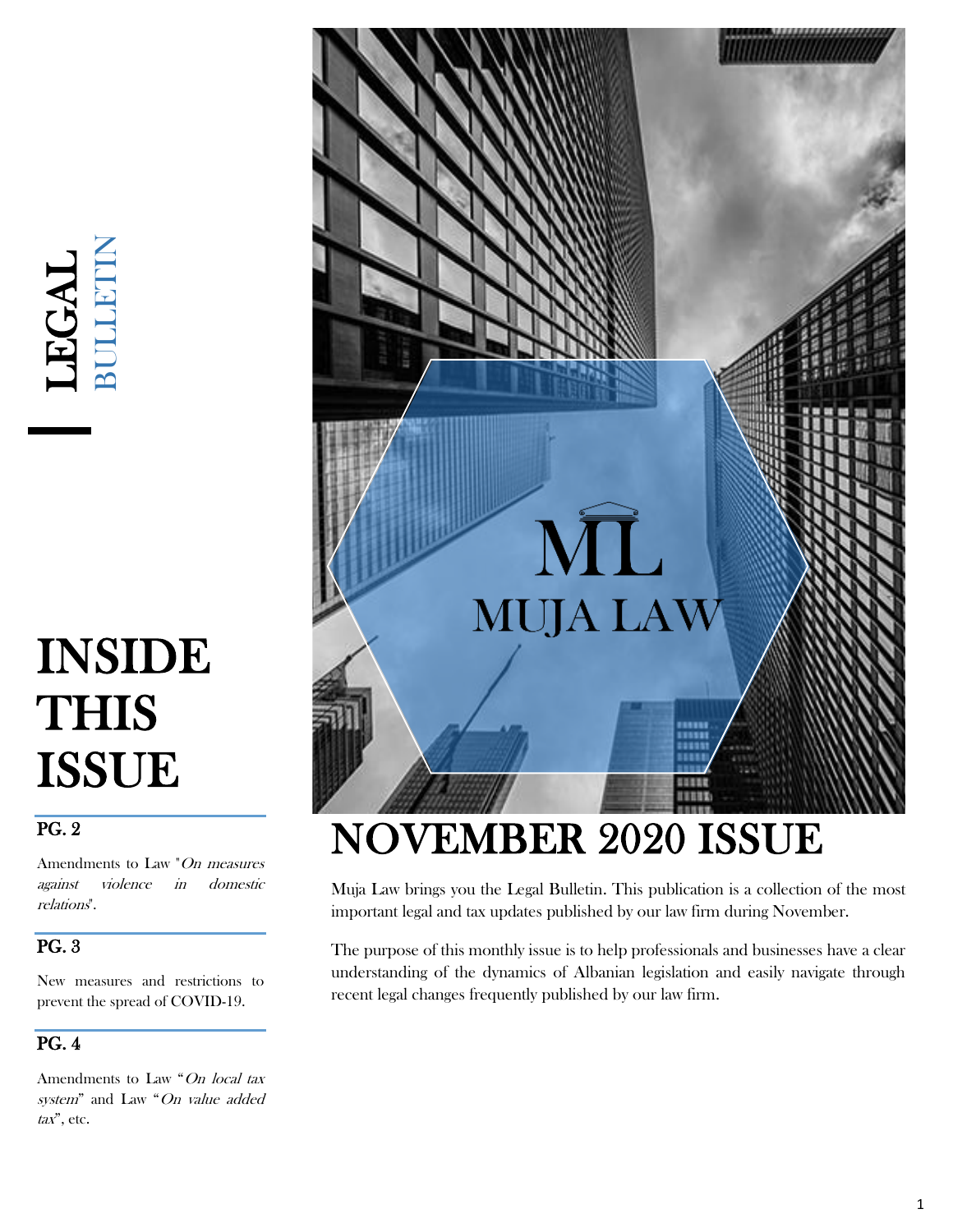



## LAW NO. 125/2020, DATED 15.10.2020

ON SOME AMENDMENTS TO LAW NO. 9669, DATED 18.12.2006, "ON MEASURES AGAINST VIOLENCE IN DOMESTIC RELATIONS", AS AMENDED, (HEREINAFTER REFERRED TO AS "LAW NO.125")

- $\triangleright$  Law No.125 provides some important amendments to Law no. 9669, dated 18.12.2006, "On measures against violence in domestic relations".
- $\triangleright$  In virtue of Law No.125, abuser is considered any person suspected and/or defendant for the use of domestic violence from the competent authorities.
- $\triangleright$  The court, as a protection measure from domestic violence, *immediately orders* the abuser to leave the residence for a certain period of time, when the victim and the abuser live in the same residence.
- Law No.125 provides that the court, when appropriate, for the application of this measure takes into account the special needs of the juvenile, elderly or disabled abuser and in these cases the eviction order is issued only when no other measure guarantees the protection of the victim from violence.
- In virtue of the provisions of Law No.125, in the protection order, issued by a court decision, the abuser is ordered to participate in psychosocial rehabilitation programs and/or parental training programs, organized by public or private entities.
- Law No.125 provides that the persons in charge of the rehabilitation program report to the local coordinator on the referral of cases of domestic violence, the defendant's participation in the program and its progress periodically and the results of the abuser's rehabilitation. If the abuser does not participate in the program, except when there are objective reasons and justified reasons for nonparticipation, at the request of the ad-hoc meeting of the Coordinated Mechanism for Referral of Cases of Domestic Violence or entities provided by this law, the provisions of the Criminal Code apply to actions committed in violation of the court decision on protection orders.
- In the protection order, issued by a court decision, the defendant or the abuser is ordered, if the case, to participate in rehabilitation programs at hospitals, outpatient centers or community centers, which provide mental health services, alcoholic services or toxicology services.
- ➢ The persons in charge of the rehabilitation program inform the local coordinator at the Coordinated Mechanism for Referral of Cases of Domestic Violence about the defendant's participation in the program and its progress.
- $\triangleright$  An abuser, convicted by a court decision to serve his sentence in penitentiary institutions, may participate in psychosocial rehabilitation programs. Participation and cooperation in the program are taken into account in assessing the risk of the convict in cases of parole, rewarding or special leave, visits.
- In the order for immediate protection measures, until the court issues the immediate protection order or the protection order, the immediate removal of the abuser from the residence is ordered, when the victim and the abuser live in the same residence, except when the abuser is a minor, elderly or disabled person.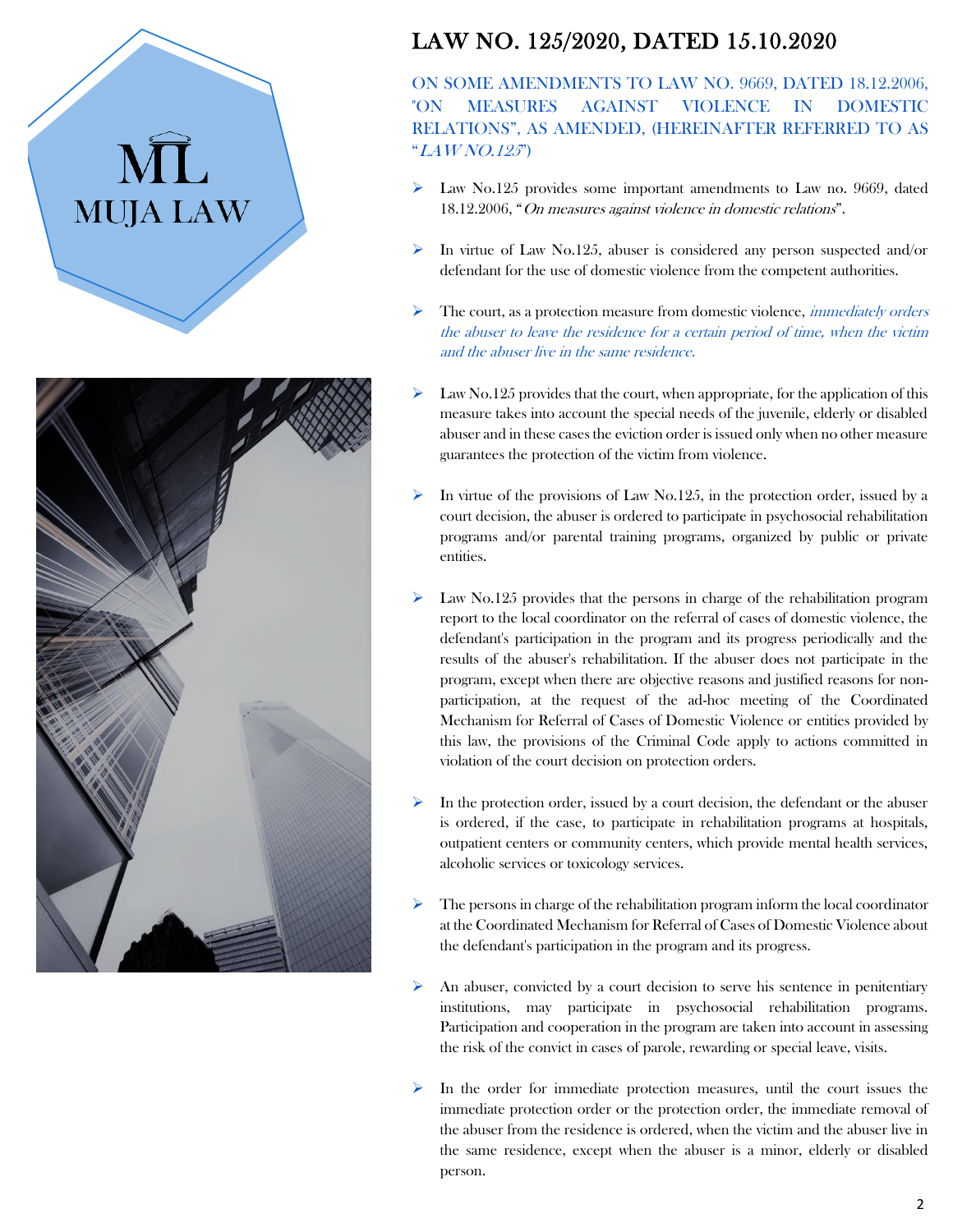

- $\triangleright$  When extraordinary measures have been imposed in the whole country or in a part of its territory, respectively, the head of the responsible structure of the State Police is obliged to issue the order for the precautionary measures for immediate protection, in each case when it finds that violence has been used. Throughout the period of extension of extraordinary measures, in requesting the court for the assessment of precautionary measures, received through the order for precautionary measures issued immediately, the police must ask the court to issue a protection order, without requesting in advance the issuance of an immediate protection order.
- The decision on the protection order and the immediate protection order is registered in a special registry, which is administered to each court according to the model, rules and procedures approved by the decision of the High Judicial Council.
- $\triangleright$  Law No.125 provides that an appeal may be filed against the court decision for the issuance of the protection order, the approval of the immediate protection order, as well as the non-issuance of the immediate protection order, within 5 days starting from the day after the notification of the reasoned decision.
- $\triangleright$  The Court of Appeal issues a decision within 15 days from the day of the appeal's registration.
- ➢ No recourse is allowed to the Supreme Court against the decision of the Court of Appeal.
- ➢ No appeal is allowed against the decision of the court that issued the protection order, unless the victim claims that the measures imposed do not guarantee protection. The filing of an appeal does not suspend the execution of the court decision for the issuance of an immediate protection order or a protection order.
- $\triangleright$  In any case, the police officer, where the victim appears for protection, refers the case to the prosecution body for the criminal prosecution of the abuser, according to the provisions of the Code of Criminal Procedure.
- Law No.125 enters into force 15 days after its publication in the Official Gazette.

# ORDER OF THE MINISTRY OF HEALTH AND SOCIAL PROTECTION NO.615, DATED 09.11.2020

ON THE RESTRICTION OF THE ACTIVITY OF BARS, RESTAURANTS, FAST FOOD RESTAURANTS AND LOUNGES, (HEREINAFTER REFERRED TO AS "ORDER NO.615")

 $\triangleright$  Order No.615 provides the restriction of the activity of bars, restaurants, fast food restaurants and lounges that provide service to customers, from 22.00 to 06.00, throughout the country, until 02.12.2020.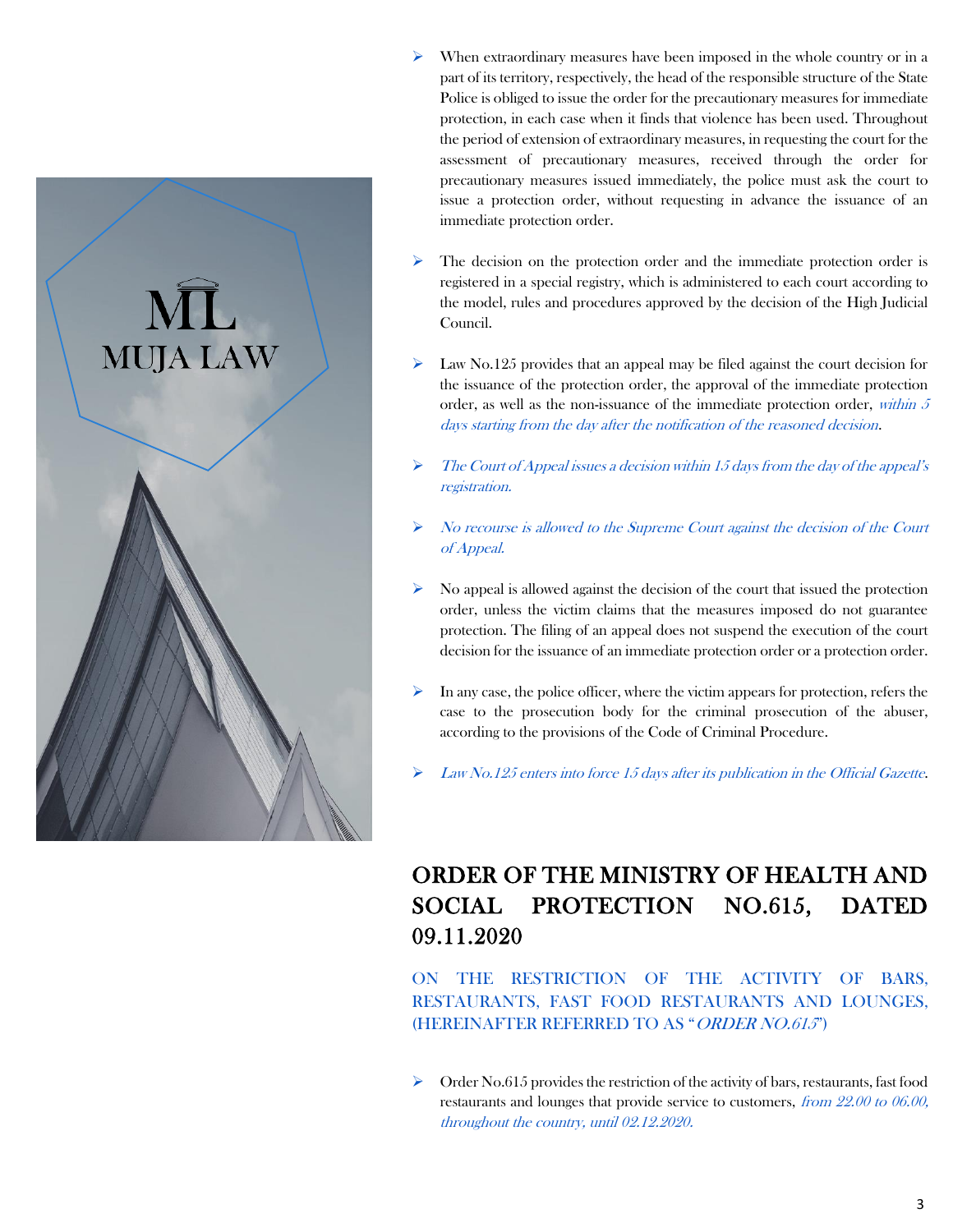

**MUJA LAW** 

- Exception from this rule is made only for delivery services, which must be performed respecting the approved hygienic rules.
- Order No.615 provides its entrance into force immediately and it taking effect on 11.11.2020.

# ORDER OF THE MINISTRY OF HEALTH AND SOCIAL PROTECTION NO.616, DATED 09.11.2020

ON THE RESTRICTION OF MOVEMENT IN THE COUNTRY, (HEREINAFTER REFERRED TO AS "ORDER NO.616")

- $\triangleright$  Order No.616 provides the *restriction of the population's movement from 22.00* to 06.00, throughout the country, until 02.12.2020.
- ➢ Exception to this rule is made for persons who have to move for health emergencies, work motives or urgent needs.
- ➢ Persons moving for work reasons or necessary reasons are provided with authorization through the e-Albania portal.
- ➢ Order No.616 provides that health personnel, employees of critical services structures, are exempted from applying on the e-Albania portal, having the documentation that confirms their employment at such bodies.
- Order No.616 provides its entrance into force immediately and it taking effect on 11.11.2020.

## LAW NO. 122/2020

#### ON SOME AMENDMENTS TO LAW NO. 9632, DATED 30.10.2006, "ON THE LOCAL TAX SYSTEM", AS AMENDED, (HEREINAFTER REFERRED TO AS "LAW NO.122")

- $\triangleright$  Law No.122 provides that every subject, which conducts a business, through which during the fiscal year has realized a circulation *less than or equal to 8 000*  $000$  (eight million)  $ALL$ , is subject to the simplified profit tax for small business.
- ➢ Law No.122 provides that the tax rate applicable on the taxable profit for taxpayers who are subject to the simplified profit for small business, with an annual turnover from  $\theta$  (zero) to 8 (eight) million ALL, is  $\theta$  (zero).
- $\triangleright$  Law No.122 provides that every taxpayer, subject to the simplified profit tax for small business, is obliged to submit an annual tax return by February 10th of the year following the tax period, which provides in detail the total income, expenses and deductible, taxable profit, as well as any other details determined by the

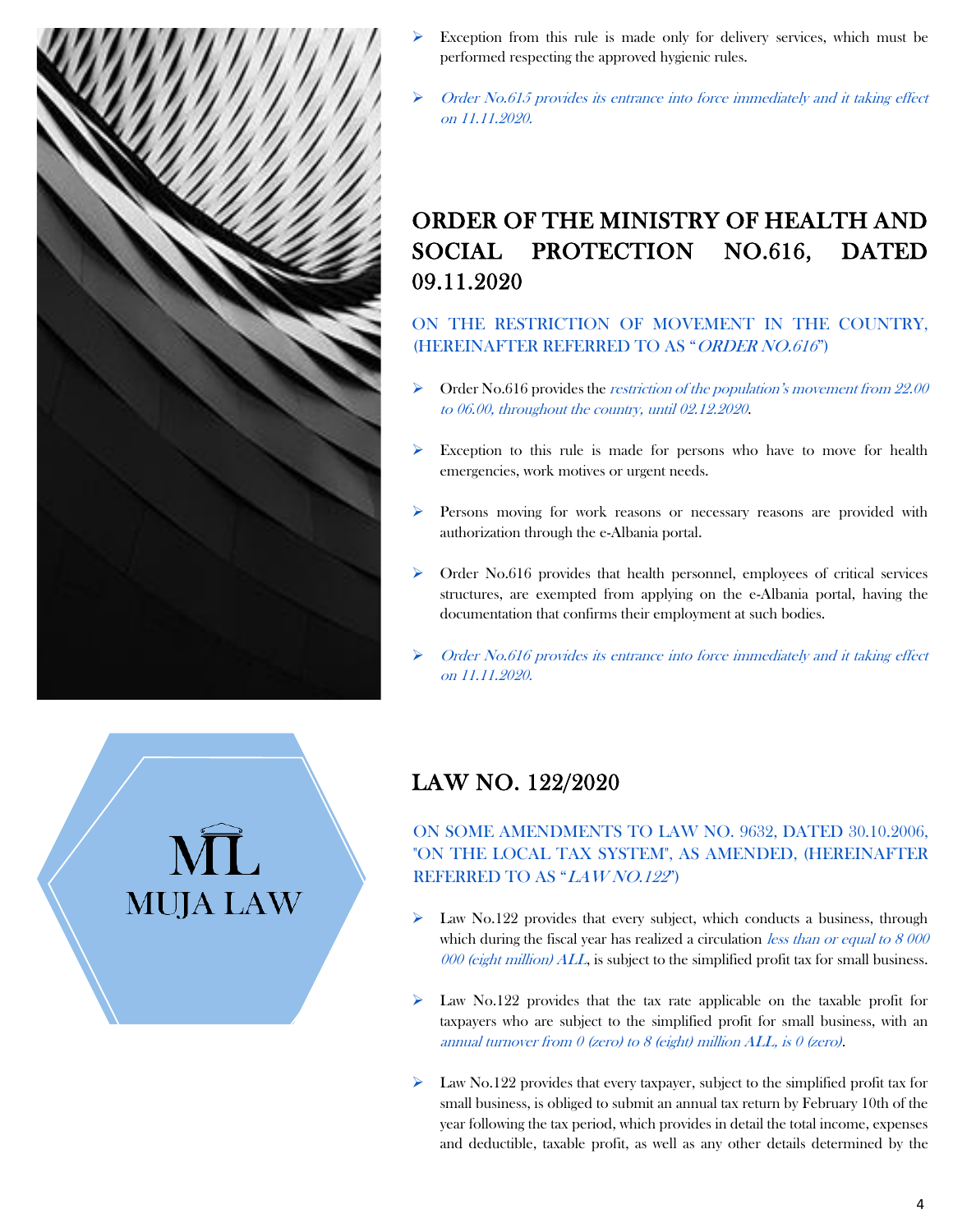



➢ The above provisions of Law No.122 enter into force on January 1, 2021.

# LAW NO. 123/2020

#### ON AN AMENDMENT TO LAW NO. 92/2014, "ON VALUE ADDED TAX IN THE REPUBLIC OF ALBANIA", AS AMENDED, (HEREINAFTER REFERRED TO AS "LAW NO.123")

- ➢ Law No.123 provides that the reduced value added tax rate, which is applied for the supply of the service of construction works for state investments of sports clubs/sports federations or for investments of private entities in sports infrastructure, defined in the sport legislation, is at the level of 6 percent.
- ➢ Law No.123 enters into force on January 1, 2021.



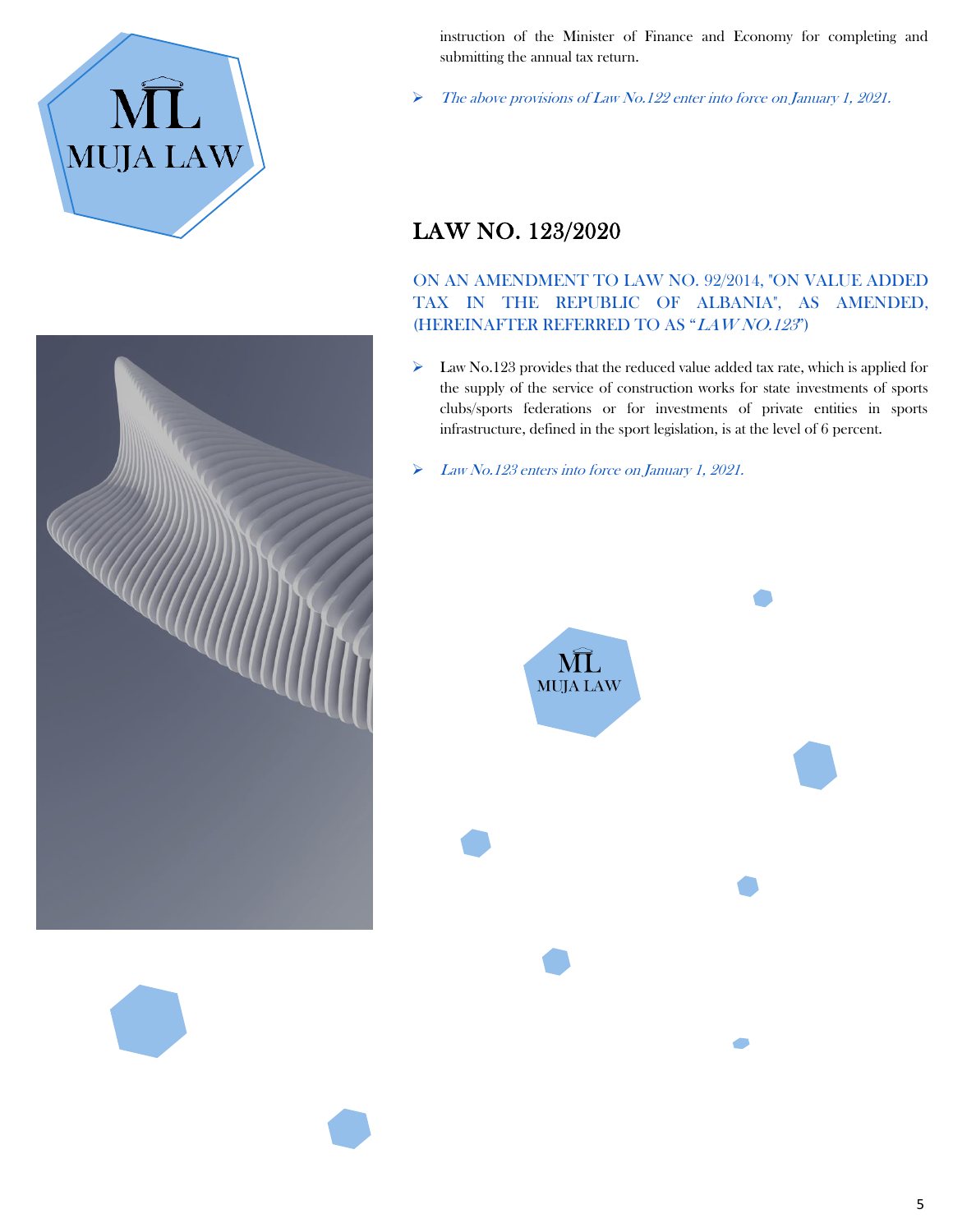

INSTRUCTION OF THE MINISTRY OF FINANCE AND ECONOMY, NO.44, DATED 9.11.2020 "ON AN AMENDMENT TO INSTRUCTION NO. 24, DATED 2.9.2008, "ON TAX PROCEDURES IN THE REPUBLIC OF ALBANIA", AS AMENDED", (HEREINAFTER REFERRED TO AS "INSTRUCTION NO.44")

- Instruction No.44 provides that as a date of voluntary non-payment of tax liabilities will be considered the first working day after the date set in the notification made by the tax administration.
- ❖ If on this date the taxpayer has not paid the tax liability, the director of the directorate responsible for collecting outstanding liabilities or the head of a similar unit, or the head of the local government tax office, issues an order to block the bank accounts and deposit accounts of the taxpayer, as a measure to guarantee the forced collection of tax liability. This blocking order is sent to the banks to which the tax administration knows that the taxpayer has his account.

The blocking order can be sent by mail or electronically (to the email addresses that the tax administration and the bank have formally communicated to each other).

In case the tax administration issues blocking orders for more than 20 taxpayers, on the same day, they must be sent in electronic form. In either case, each blocking order must contain all of the elements described below.

Instruction No.44 provides that the order describes the full identity of the taxpayer (legal person, commercial natural person or individual), whose accounts are affected by the issuance of this order, which must contain the full name and the relevant Subject's Unique Identification Number for commercial subjects. The blocking order must contain the reason for its issuance, the type of obligation being executed, the date when the taxpayer should have paid the tax liability himself, as well as the amount that banks must block (in any case, the amount required to be blocked by banks is the smallest amount between the amount that the tax administration seeks to receive with the amount resulting in the taxpayer's bank account at the time of issuing the blocking order).

If the blocking order does not contain the elements defined above and the bank finds it impossible to correctly identify the entity, it does not impose the measure of blocking the accounts/deposits, but notifies the tax administration regarding the identified deficiencies.

When the blocking order contains the elements defined above, the Bank, within the next business day from the day of receiving the order, blocks the accounts/deposits of the taxpayer, up to the amount of unpaid tax liability and within 5 working days from receipt of the order notifies the tax administration of the taxpayer's account/deposit balances. If the taxpayer has more than one account in the same bank, the bank, based on the order of the tax authority, blocks only the account/accounts that have a sufficient amount of outstanding liability.

Information regarding blocked account/deposit balances can be sent by the bank with an official letter or electronically. Also, within this deadline, the bank notifies the debtor in writing or electronically for receiving the blocking order.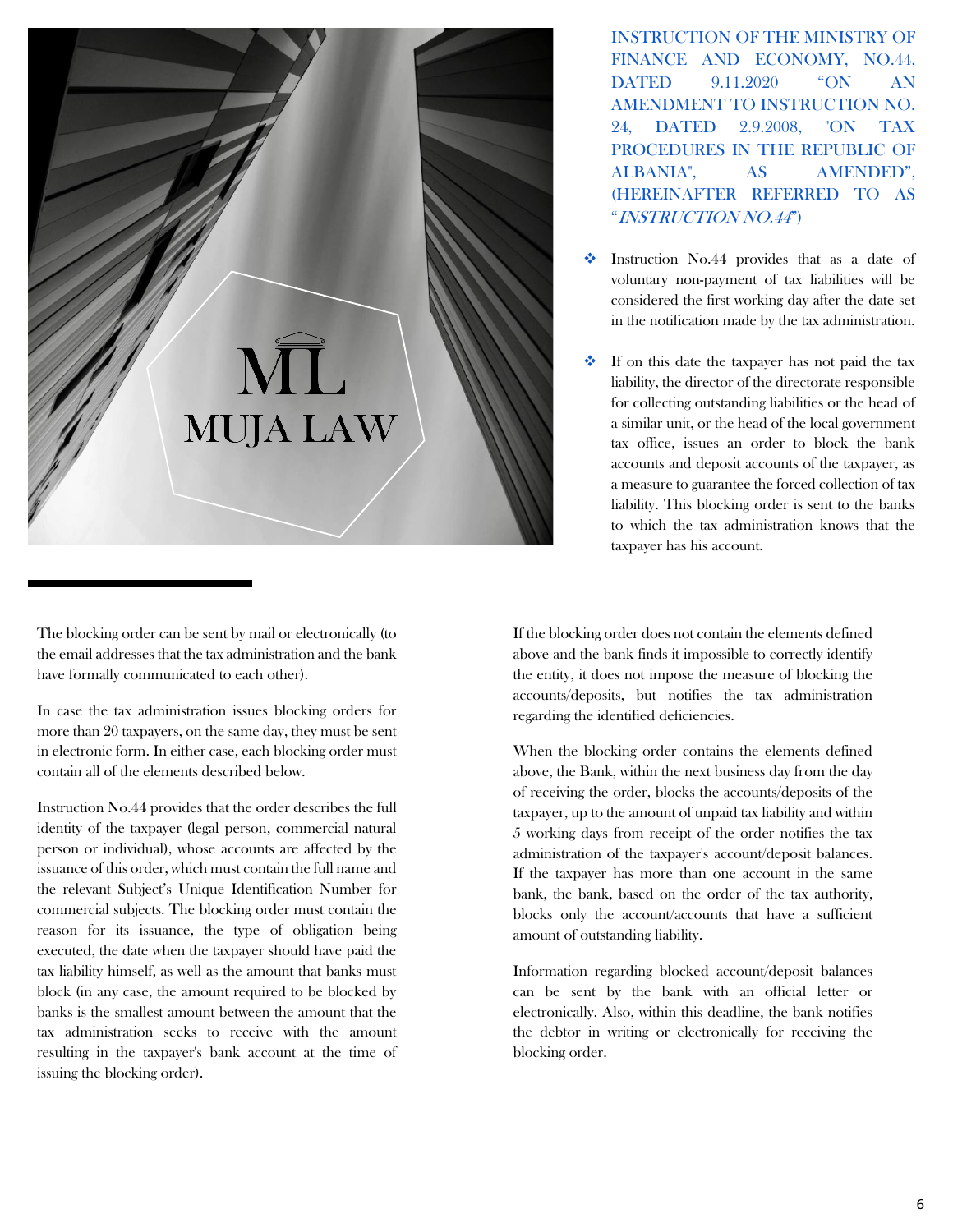

# INSTRUCTION OF THE MINISTRY OF FINANCE AND ECONOMY, NO.44, DATED 9.11.2020

ON AN AMENDMENT TO INSTRUCTION NO. 24, DATED 2.9.2008, "ON TAX PROCEDURES IN THE REPUBLIC OF ALBANIA", AS AMENDED, (HEREINAFTER REFERRED TO AS "INSTRUCTION NO.44")

Instruction No.44 provides that within 2 working days from being notified of the blocking of certain amounts in bank accounts/deposits, the tax administration sends to the bank or banks which have confirmed the balances in the account, an execution order, which must contain the amount required to be transferred, as well as account numbers. The execution order must be accompanied by a payment order or receipt, which sets out the account codes or barcodes.

The transfer of the amount on the basis of the execution order is done by the bank no later than 3 working days from the day of receiving the order. For the performance of this action and within the same deadline, the bank notifies the tax administration and the subject in writing or electronically.

In case the taxpayer's obligation is fully executed, the tax administration immediately sends an unlocking order to the address of the banks where the taxpayer is a customer.

In case the taxpayer's obligation is partially executed, the tax administration sends a new blocking order to the banks, where the taxpayer has a bank account for the amount of unpaid tax liability that results after the partial execution.

In case the taxpayer does not have balance in the bank accounts in any of the banks, the accounts will continue to be kept blocked based on the blocking order issued by the tax administration.

If after the application to the subject of all coercive measures for the collection by force of the obligation (including the sale of sequestrated property), the tax liabilities of the legal entity are not fully paid, the tax administration transfers the remaining tax liability of the subject to the partner, shareholder and administrator. For this purpose, initially the tax administration guarantees the collection of the obligation by placing a blocking order on the accounts and deposits of partners, shareholders and administrators of the subject and then applies to them the coercive collection measures by force. Even in this case, the blocking order as a preventive measure is decided according to the procedures above.

A blocking order will be valid for a period of 12 months from the date of imposing the blocking measure on accounts/deposits. After this deadline, accounts/deposits are automatically unlocked by the bank without the need for any additional notice.

Instruction No.44 has entered into force upon publication in the Official Journal.